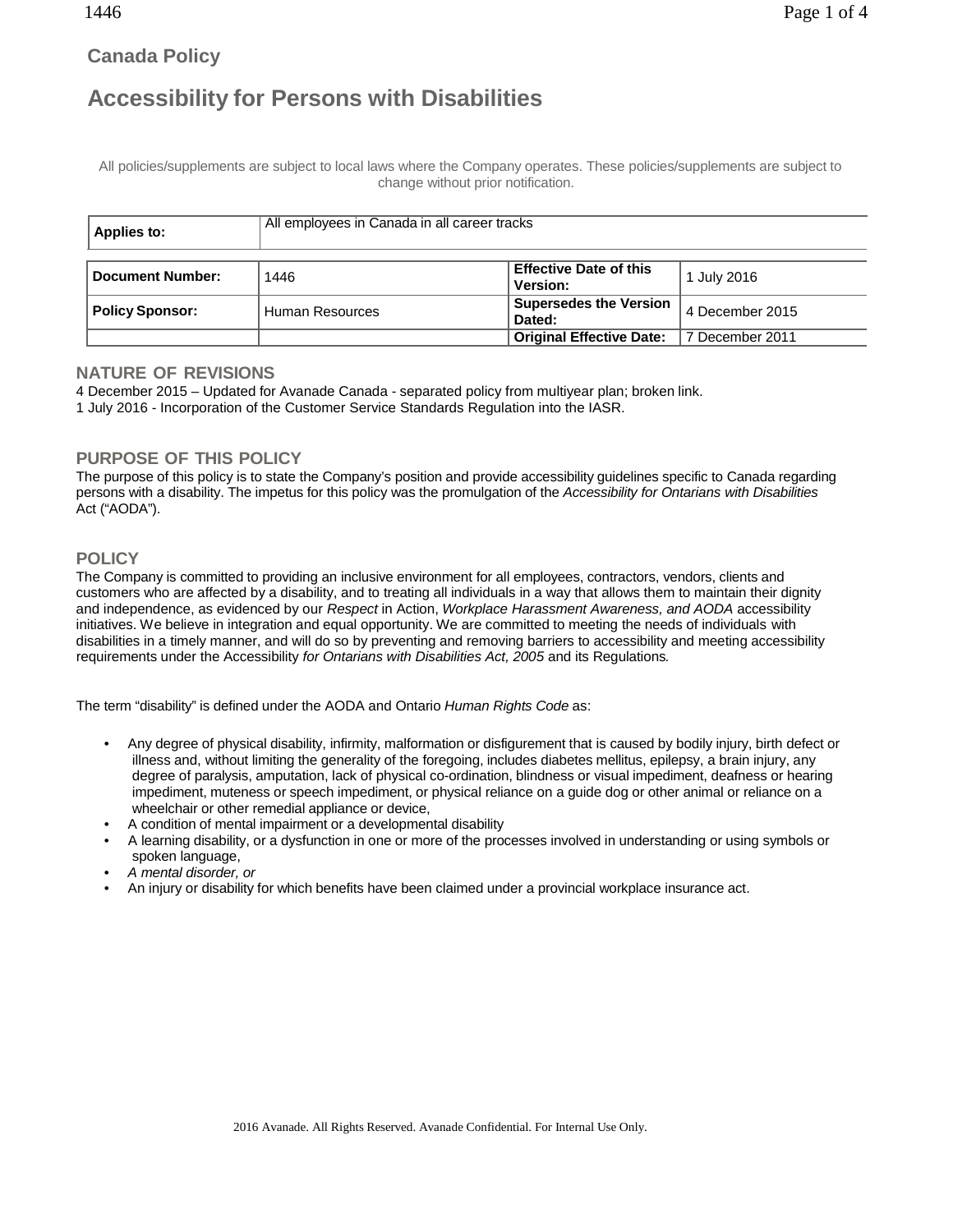#### <span id="page-1-0"></span>**Customer Service Standard ("CSS") of AODA**

The Company will ensure that its business practices, processes and procedures are consistent with the following principles:

- The goods or services must be provided in a manner that respects the dignity and independence of persons with disabilities.
- The provision of goods or services to persons with disabilities and others must be integrated unless an alternate measure is necessary, whether temporarily or on a permanent basis, to enable a person with a disability to obtain, use or benefit from the goods or services.
- Persons with disabilities must be given an opportunity equal to that given to others to obtain, use and benefit from the goods or services.

All employees and other individuals providing services on the Company's behalf are expected to communicate with people with disabilities in ways that take into account their disability.

The Company will ensure that its employees are familiar with the various assistive devices the Company has on site or that it provides that may be used by clients with disabilities while accessing the Company's goods or services.

The Company welcomes people with disabilities and their service animals. Service animals are permitted on the parts of the Company's premises that are open to the public. Support persons are also welcome to accompany individuals on the Company's premises. Clients are also welcome to use assistive devices on the Company's premises. *Contact* Avanade Canada's HR department, if you require assistance with this communication, at [hrcanada@avanade.onmicrosoft.com](mailto:hrcanada@avanade.onmicrosoft.com)*]*

Employees and all other individuals (contractors, vendors, etc.) who interact with clients and/or participate in the development of the Company's policies, practices and procedures on providing goods and services, on the Company's behalf are trained on and have access to training modules regarding the CSS, including training on:

- The purposes of the AODA and the CSS requirements
- How to interact and communicate with people with various types of disabilities
- How to interact with people with disabilities who use an assistive device or require the assistance of a service animal or a support person
- How to use assistive devices available on the Company's premises or otherwise provided by the Company which may help in providing goods or services to people with disabilities
- What to do if a person with a disability is having difficulty in accessing The Company's goods and services

Training will be provided to each person as soon as practicable after he or she is assigned the applicable duties, and on an ongoing basis in connection with changes to policies, practices and procedures governing the provision of goods or services to persons with disabilities. The Company will keep records of training provided, including dates and the number of people trained. Tools and assistive devices will be made available to individuals as needed. These can be found in the Supporting Documentation Section below. The Company will ensure that all other individuals who deal with members of the public or other third parties on the Company's behalf also receive training as required by the CSS. Training is provided via the company Learning Management System (LMS), which can be accessed with or without an Avanade email ID. Completion of training is recorded in the LMS tool for date of completion. Automated reminders from [the LMS](http://www.avanade.com/) tool are sent to all employees and contractors assigned to Avanade Canada with outstanding training to be completed

The Company will notify the public that its policies and documents required under the CSS are available upon request. These policy and documents will be posted on Avanade Canada webpage accessible through the [Avanade Canada Region](https://avanade.sharepoint.com/teams/NorthAmerica/CanadaRegion/SitePages/AODA%20Compliance.aspx?WikiPageMode=Edit&InitialTabId=Ribbon.EditingTools.CPEditTab&VisibilityContext=WSSWikiPage) [website](https://avanade.sharepoint.com/teams/NorthAmerica/CanadaRegion/SitePages/AODA%20Compliance.aspx?WikiPageMode=Edit&InitialTabId=Ribbon.EditingTools.CPEditTab&VisibilityContext=WSSWikiPage)[.](http://www.avanade.com/) Any documents or information in a document provided to a person with a disability further to the CSS shall be given to the person in a format that takes into account the person's disability.

#### **Feedback Process**

The Company welcomes [all feedback](http://www.avanade.com/) from its clients about how it provides goods or services. Clients who wish to provide feedback or who wish to submit a **complaint can do so via email or post to** Avanade Canada's HR department a[t](mailto:hrcanada@avanade.onmicrosoft.com)  [hrcanada@avanade.onmicrosoft.com](mailto:hrcanada@avanade.onmicrosoft.com) or Avanade Canada – Attn: Human Resources, 5450 Explorer Drive, Suite 200, Mississauga, ON, L4W 2N1, respectively**. Contact details can also be found under the "accessibility" section** on the Avanade Canada webpage accessible through th[e Avanade Canada Region](https://avanade.sharepoint.com/teams/NorthAmerica/CanadaRegion/SitePages/AODA%20Compliance.aspx?WikiPageMode=Edit&InitialTabId=Ribbon.EditingTools.CPEditTab&VisibilityContext=WSSWikiPage) website. Upon receipt of feedback and complaints, the Avanade Canada HR department's AODA contact will review and assess options for a follow up course of action, on a case-by-case basis.

Response will be provided in writing (or in a format that takes into account the person's disability, upon their request) as soon as possible.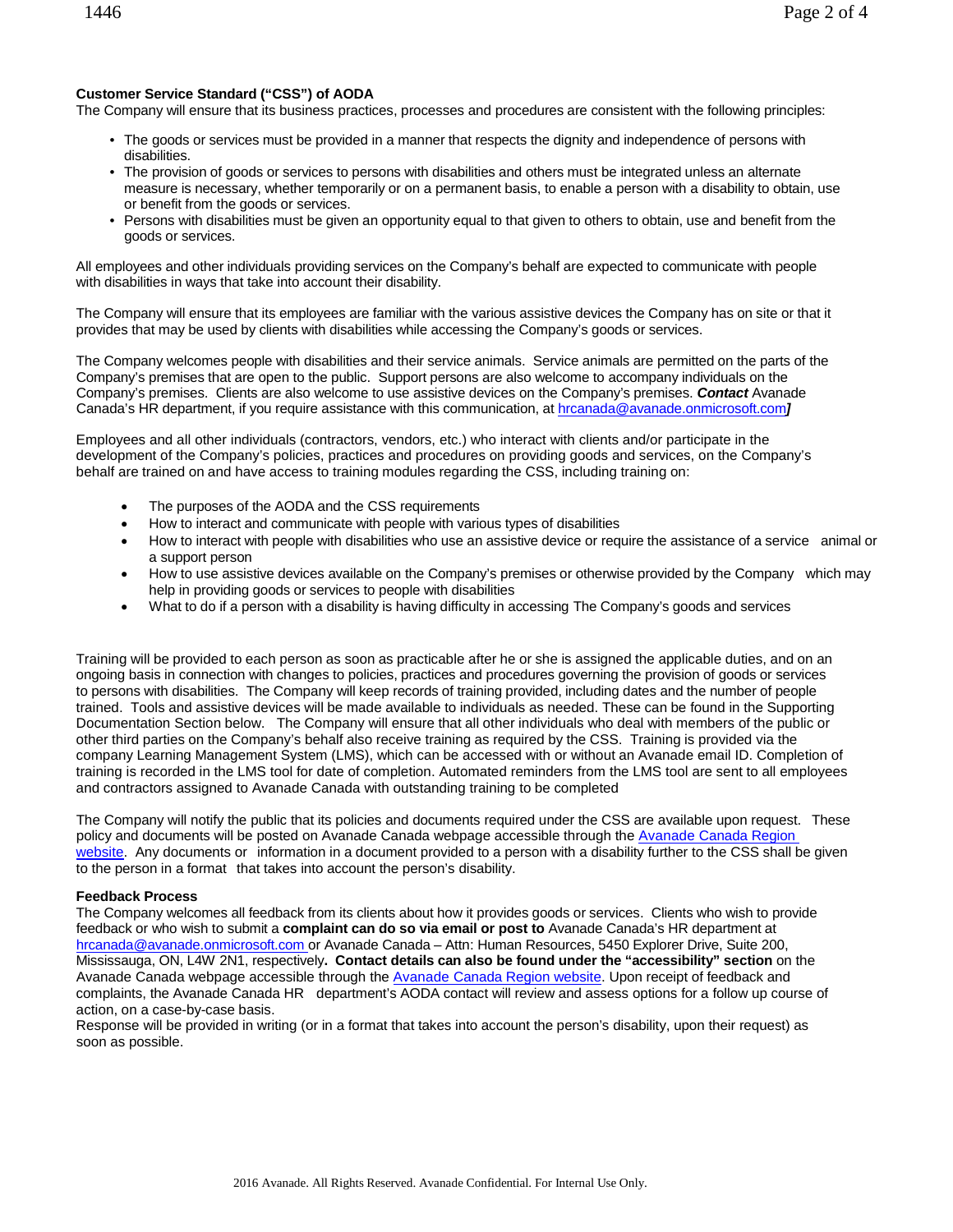#### **Notice of Temporary Disruption**

Purpose: The Company recognizes that people with disabilities may use particular facilities or services of Avanade Canada in order to access its goods and services and, as such, Avanade Canada is committed to providing notice of temporary disruptions in those facilities and services. The purpose of this procedure is to provide steps to be taken in connection with providing notice of such temporary disruptions.

Scope: This procedure applies to every person interaction with members of the public or other third parties on behalf of Avanade Canada, whether an employee, board member, contractor, third party or volunteer.

#### Definitions:

**Temporary disruption** – any planned or unplanned disruption in the facilities or services of Avanade Canada that are usually used by people with disabilities to access its good and services.

#### Procedure:

The Company will promptly provide customers with notice in the event of a planned or unexpected disruption in the facilities or services usually used by people with disabilities. This notice will include information about the reason for the disruption, its anticipated duration, and a description of alternative facilities or services, if available and contact information. The notice will be placed at all public entrances and service counters on our premises. Depending on the duration of the temporary disruption, Avanade Canada may also post the notice on the Avanade Canada webpage through the [Avanade Canada Region](https://avanade.sharepoint.com/teams/NorthAmerica/CanadaRegion/SitePages/AODA%20Compliance.aspx?WikiPageMode=Edit&InitialTabId=Ribbon.EditingTools.CPEditTab&VisibilityContext=WSSWikiPage) website. The notice will be posted with sufficient time to inform clients and customers of the temporary disruption. Depending on the type and duration of the temporary disruption, Avanade Canada may also elect to provide information about the temporary disruption on its voicemail system and/or contact any persons with disabilities known to Avanade Canada who are likely to be affected by that specific temporary disruption (e.g. those with scheduled meetings at Avanade Canada Ontario offices on the day of the temporary disruption). To obtain a copy of this "notice of temporary disruption" process outlined above, please contact the Avanade Canada HR team at [hrcanada@avanade.onmicrosoft.com.](mailto:hrcanada@avanade.onmicrosoft.com)

#### **Integrated Accessibility Standards Regulation ("IASR") of AODA**

#### **Training**

The Company will ensure that training is given to all employees, contractors, and volunteers, and any other third party interacting with clients or the public on Avanade's behalf, and all persons who participate in developing the Company's polices, on the requirements of the accessibility standards referred to in the IASR and on the *Human Rights Code* as it pertains to persons with disabilities. Training will be provided as soon as practicable. If any changes are made to this policy or the requirements, training will be provided to include those changes. The Company shall maintain a record of the dates when training was provided and the number of individuals to whom it was provided. The Company shall ensure that others that provide goods, services or facilities on behalf of the organization have had training.

#### **Information and Communication**

The Company will communicate with people with disabilities in ways that take into account their disability. When asked, the Company will provide information about the Company, including public safety information, in accessible formats or with communication supports in a timely manner, taking into account the person's disability, and at no additional cost. The Company will consult with the person making the request when determining the suitability of an accessible format or communication support.

The Company will notify the public about the availability of accessible formats and communication supports.

Where information is unconvertible, the Company will provide the person making the request with an explanation as to why it is unconvertible and a summary of the information or communication.

The Company will make its website accessible in accordance with the IASR, including by meeting WCAG 2.0 Level AA requirements by January 1, 2021.

#### **Employment**

The Company will notify employees, selected job applicants and the public that accommodations are available during recruitment and hiring processes. If a selected applicant requests an accommodation the Company will consult with the applicant and provide or arrange for suitable accommodation. The Company will also notify successful job applicants of the Company's policies on accommodating employees with disabilities when making job offers. \*[Guide for recruiters and hiring managers are available through Avanade Canada's intranet site, emailing **[hrcanada@avanade.onmicrosoft.com](mailto:hrcanada@avanade.onmicrosoft.com)** or [careers@avanade.com](mailto:careers@avanade.com) or by calling (206) 239-5610 and let us know the nature of the request and your contact information].

Employees will be notified of policies used to support employees with disabilities as soon as practicable after they are hired and whenever there is a change to the Company's policies on providing job accommodations. \*[For notification process, contact [hrcanada@avanade.onmicrosoft.com\]](mailto:hrcanada@avanade.onmicrosoft.com)